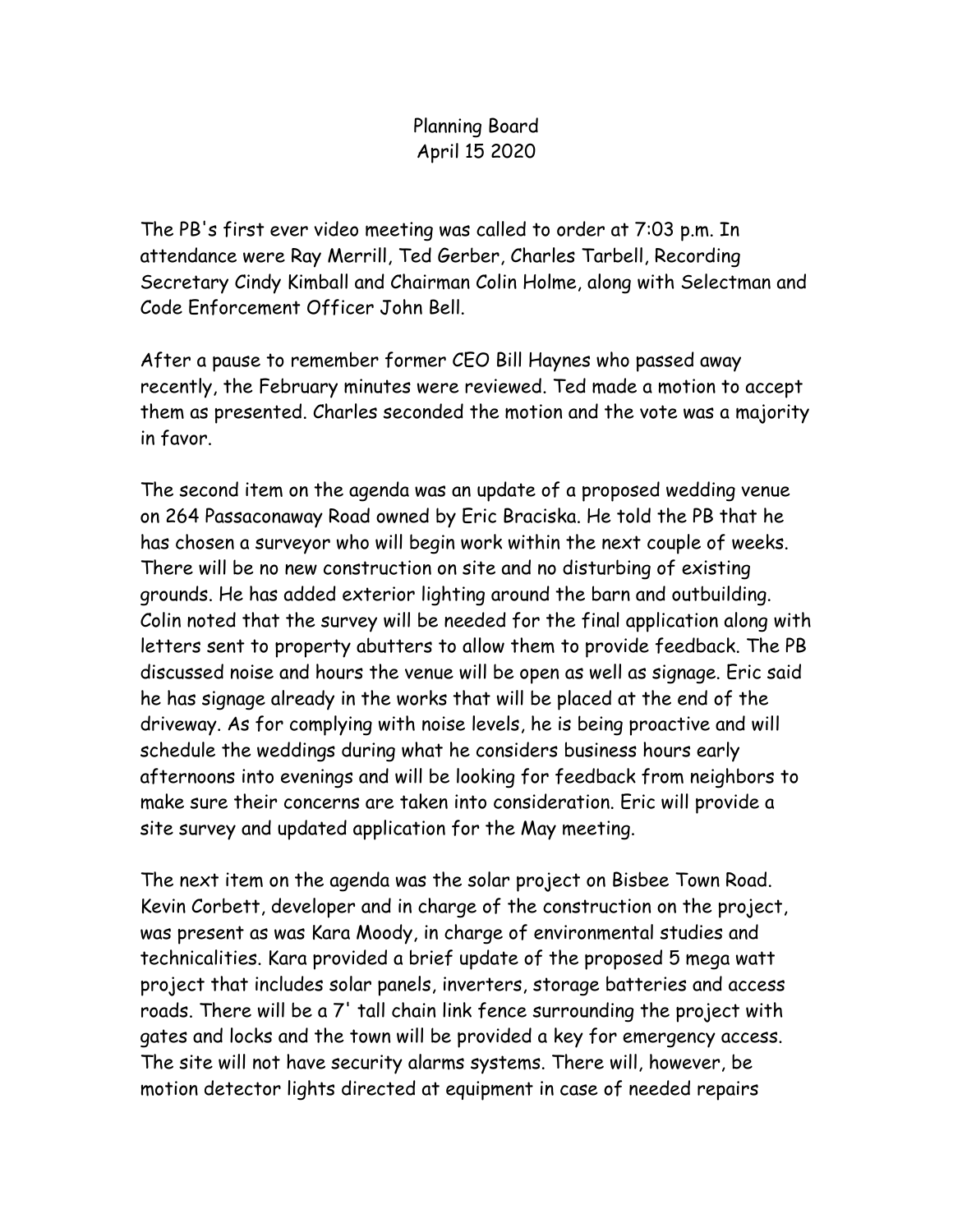during non-daylight hours. Permits have been filed with DEP and the state and there is an ongoing review of possible vernal pools. Once a determination on their status is made, the layout may change minimally to accommodate them. Kara noted that the 250' buffer requirement does pose some restrictions on the layout but they will work within that. Colin noted his concern for herbicides being used to keep vegetation under control annually on the wetland sites and would prefer to have that vegetation managed manually. Kevin Corbett said this is a common request and told the board that this change would be made to the plan.

Colin requested a decommissioning bond to be a part of the project in order to protect the town. It would insure proper removal of equipment and restoration of the environment to a pre-existing state should their be property tax default and abandonment of the project. Kevin noted that the bonds are renewable annually, but are not available longer term. He did ask that the bond not be needed until a building permit is issued and the PB agreed.

Ted brought up the subject of how the town will receive taxes from the project. Kevin said the details are still in process but does know the developer/owner will not be paying them but more likely it will be a government reimbursement.

Kevin was asked why this particular site was chosen and he replied that there were no proposed projects on the sub station nearby, this is the first one in the queue, the property provides a hill with good sunlight exposure and slopes to the south, and there will be minimal cost to connect with CMP. He also has been working with CMP and anticipates no electrical disturbance to neighbors during the construction phase.

A site walk was scheduled for Wednesday, May 13th at 5:30 p.m. with an inclement weather date of Thursday, May 14th at 5:30 p.m. A public hearing will be held on May 20th at 6:30 p.m. with the regular PB meeting to follow at 7:00 p.m. Colin noted that the application is very well done and it appears all permitting has been submitted. He would like to see more details on ownership within the application's proof of financial capability.